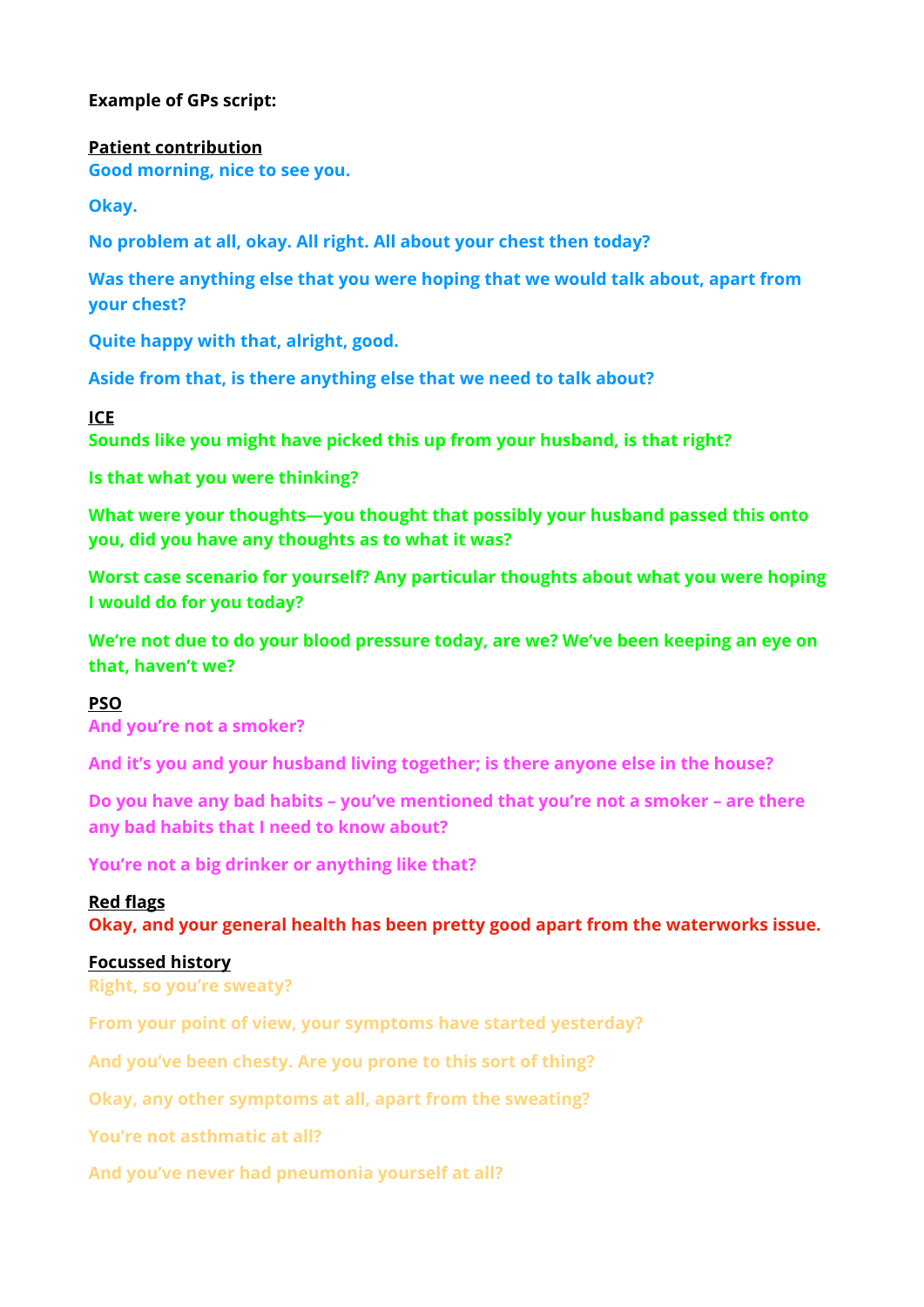# **Your blood pressure's been under control?**

### **Are you using anything to help you control the fever?**

### **Focussed examination**

**Okay, so if you slip your coat off and we're just going to examine your chest for you today.** 

**You've lost your voice a little bit there, haven't you, a little bit croaky?** 

**Breathe away through your mouth. Lovely – turn around. That's great, okay. Can I get you to give me a good, hard blow through this, which is to check how tight your airways are – so a good, hard blow. Make sure you take a deep breath in first and then put your lips around the outside of this plastic tube and then blow as hard and fast as you can. Try and blow that off the end of the scale.** 

**Rubbish. So, I want you to blow harder and faster, so your lips are right round there, and you're going to go like this… hard and fast. Can you do that?** 

**Get your fingers out of the way, make sure that they're not in the way of the pointer. Deep breath… go.** 

**Excellent, that was much better. Almost 350, that's lovely, great. That's great. So, you're not breathing faster than usual; your lungs sound fine. I'm just going to check your temperature and your pulse as well, if I may. I'll also have a loot at your nose and your throat at the same time, all right? So, your temperature's normal.** 

**Yeah, open your mouth. Breathe in. Close your mouth. Great, so your pulse is 90 and regular, and your option numbers are good at 98. Take yourself a seat.** 

### **Identify problem and explain diagnosis**

**Well this is spreading in your house like wildfire, isn't it?** 

**You don't have any underlying problems with your chest.** 

**And your airways are fine, you're not particularly tight in your chest.** 

**And your lung tissue yourself is fine, so there's no suggestion that you've got pneumonia or anything like that.** 

**But I suspect that the underlying problem is a viral infection that's making you feel dreadful.**

# **Check understanding**

**Do you need anything else clarifying?**

### **Develops management plan / shares management plan**

**Now your question was 'do we need anything for it'? Well, probably not at this stage for you.**